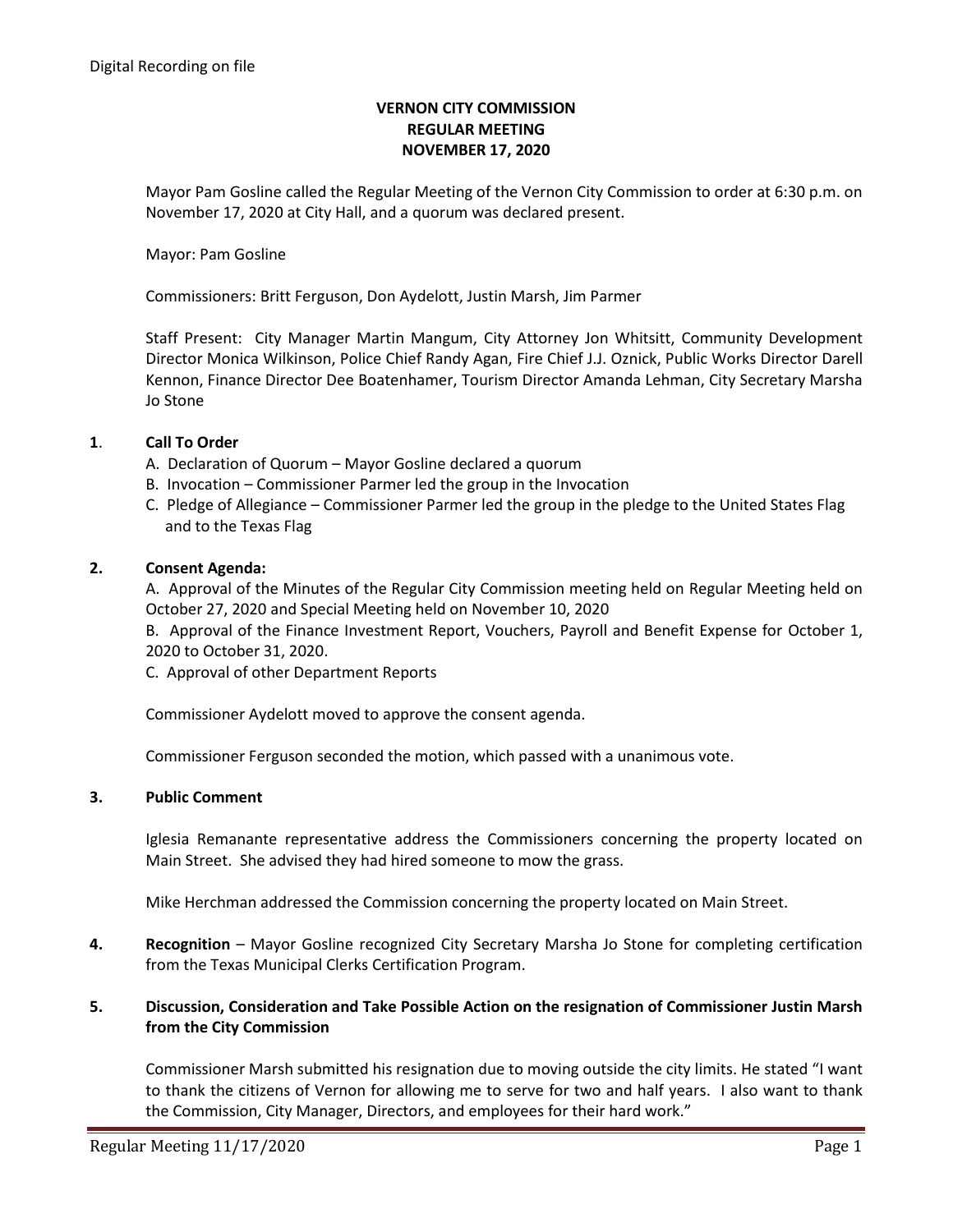Mayor Gosline presented Commissioner Marsh with a street sign – Marsh Drive and thanked him for his service to the city.

Commissioner Aydelott made the motion to accept the resignation of Commissioner Justin Marsh from the City Commission.

Commissioner Ferguson seconded the motion, which passed with a unanimous vote.

# **6. Public Hearing – Resolution Number 1058 Designating Tyson Refrigerated Processed Meats, Inc. as an Enterprise Project under the Texas Enterprise Act, Chapter 2403 of the Texas Government Code**

Mayor Gosline opened the Public Hearing at 6:41 pm

City Manager Mangum explained that the resolution would nominate Tyson Refrigerated Processed Meats, Inc. for the designation as an Enterprise Project which would allow Tyson to apply for sales tax rebates on the equipment purchased for plant expansion and rejuvenation. Tyson plans on spending \$21,712,252.00 on equipment and machinery.

No Public Comment

Mayor Gosline closed the Public Hearing at 6:43 pm

**7. Discussion, Consideration and Take Possible Action on Resolution Number 1058 Designating Tyson Refrigerated Processed Meats, Inc. for designation as an Enterprise Project under the Texas Enterprise Act, Chapter 2403 of the Texas Government Code**

# **RESOLUTION NUMBER 1058**

# **A RESOLUTION OF THE CITY OF VERNON, TEXAS TO PARTICIPATE IN THE TEXAS ENTERPRISE ZONE PROGRAM AND NOMINATING TYSON REFRIGERATED PROCESSED MEATS, INC. FOR DESIGNATION AS AN ENTERPRISE PROJECT UNDER THE TEXAS ENTERPRISE ACT, CHAPTER 2303, TEXAS GOVERNMENT CODE**

**WHEREAS**, the City of Vernon ("City") has previously passed Ordinance No. 1603 dated November 27, 2012 with the criteria for tax abatement 1765, copies of which are attached to this resolution as Exhibit "A", electing to participate in the Texas Enterprise Zone Program, creating a reinvestment zone and authorizing local incentives offered under this resolution are the same on this date as were outlined in that Order:

**WHEREAS**, the Office of the Governor Economic Development and Tourism (OoGEDT) through the Economic Development Bank (Bank) will consider TYSON REFRIGERATED PROCESSED MEATS, INC. ("TYSON") as an enterprise project pursuant to a nomination and an application made by the City;

**WHEREAS**, the City desires to pursue the creation of the proper economic and social environment in order to induce the investment of private resources in productive business enterprises located in the City and to provide employment to residents of enterprise zones and to other economically disadvantaged individuals;

**WHEREAS**, pursuant to Chapter 2303, Subchapter F of the Texas Enterprise Zone Act, Texas Government Code (the "Act"), TYSON has applied to the City for designation as an enterprise project;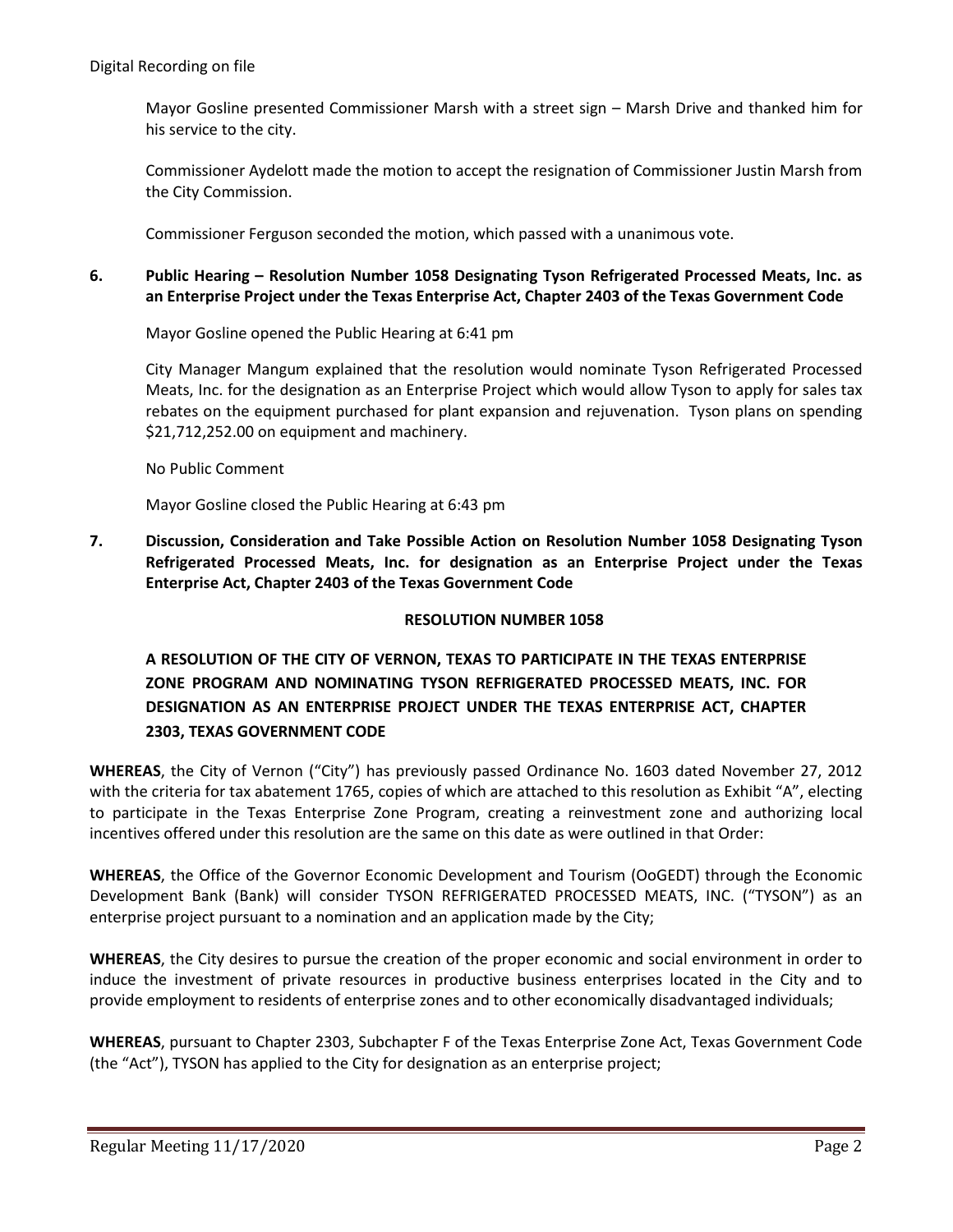**WHEREAS**, the City finds that TYSON meets the criteria for designation as an enterprise project under Chapter 2303, Subchapter F of the Act;

**WHEREAS**, the City finds that TYSON meets the criteria for tax relief and other incentives adopted by the City and nominates TYSON for enterprise project status on the grounds that it will be located at the qualified business site, will create a higher level of employment, economic activity and stability; and

**WHEREAS**, the City finds that it is in the best interest of the City to nominate TYSON as an enterprise project pursuant to the Act;

# **NOW, THEREFORE, BE IT RESOLVED BY THE CITY COMMISSION OF THE CITY OF VERNON, TEXAS that:**

- 1) The findings set forth in the document and attachments are found to be accurate, true and create the basis for formal action taken by the City.
- 2) TYSON is a "qualified business" as defined in Section 2303.402 of the Act, and meets the criteria for designation as an enterprise project, as set forth in Section 2303, Subchapter F of the Act on the following grounds:
	- a. TYSON is a "qualified business" under Section 2303.402 of the Act since it will be engaged in the active conduct of a trade or business at a qualified business site within the governing board's jurisdiction located in an enterprise zone and at least twentyfive (25%) of the business' new employees will be residents of an enterprise zone or economically disadvantaged individuals; or veterans, and
	- b. There has been and will continue to be a high level or cooperation between public, private, and neighborhood entities in the area; and
	- c. The designation of TYSON as an enterprise project will contribute significantly to the achievement of the plans of the City for development and revitalization of the area.
- 3) The enterprise project shall take effect on the date of designation of the enterprise project by the agency and terminate five (5) years from that date.
- 4) The City Manager is directed and designated as the City's liaison to communicate and negotiate with the OoGEDT through the Bank on Enterprise Project(s) and to oversee Enterprise Zone activities and communications with qualified businesses and other entities in or affected by the Enterprise Project.

# **PASSED AND APPROVED BY THE CITY COMMISSION OF THE CITY OF VERNON THIS 17th DAY OF NOVEMBER, 2020.**

Pam Gosline, Mayor

\_\_\_\_\_\_\_\_\_\_\_\_\_\_\_\_\_\_\_\_\_\_\_\_\_\_\_\_\_\_\_\_\_\_\_\_

ATTEST:

Marsha Jo Stone, TRMC City Secretary

\_\_\_\_\_\_\_\_\_\_\_\_\_\_\_\_\_\_\_\_\_\_\_\_\_\_\_\_\_\_

Commissioner Aydelott made the motion to approve Resolution Number 1058 Designating Tyson Refrigerated Processed Meats, Inc. as an Enterprise Project under the Texas Enterprise Act, Chapter 2403 of the Texas Government Code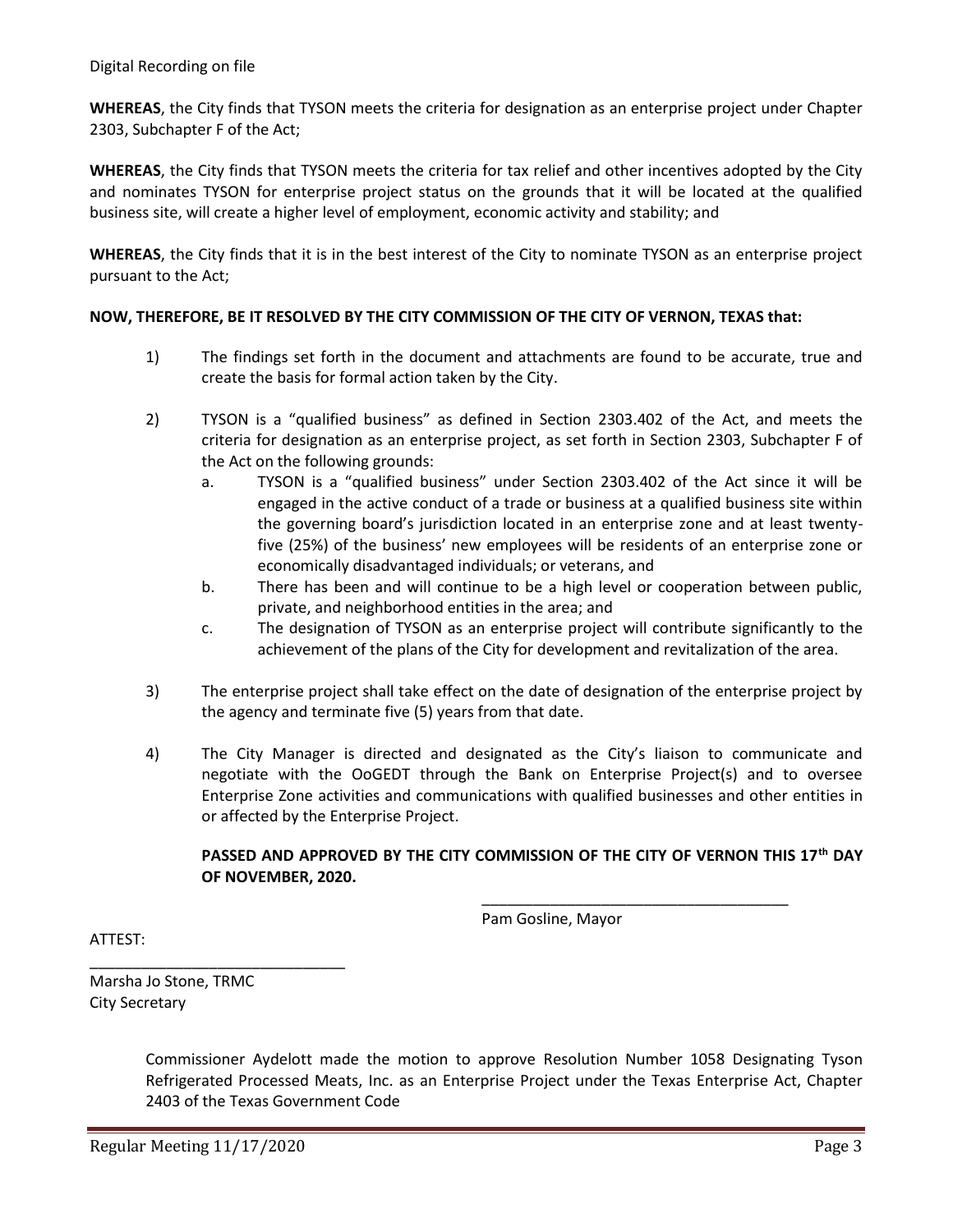Commissioner Ferguson seconded the motion, which passed with a unanimous vote.

# **8. Public Hearing – On Approval of Ordinance Number 1765 Renewing Policies, Guidelines and Criteria for Tax Abatement for the City of Vernon**

Mayor Gosline opened the Public Hearing at 6:44 pm

City Manager Mangum advised the City of Vernon previously passed Tax Abatement policies, guidelines, and criteria for the City of Vernon in Ordinance Number 1603. Those expired two years after their inception date of December 18, 2012. Mangum advised they need to be redefined and renewed.

No Public Comment

Mayor Gosline closed the Public Hearing at 6:45 pm

**9. Discussion, Consideration and Take Possible Action on Ordinance Number 1765 Renewing Policies, Guidelines and Criteria for Tax Abatement for the City of Vernon**

#### **ORDINANCE NUMBER 1765**

# **AN ORDINANCE TO RENEW THE ABATEMENT CRITERIA IN THE OF CITY OF VERNON, TEXAS ORDINANCE NUMBER 1603, CITY OF VERNON, TEXAS CODE OF ORDINANCES PROVIDING FOR A REVISED SCHEDULE A – ABATEMENT SCHEDULE, PROVIDING SEVERANCE AND RECORDING CLAUSES; AND PROVIDING AN EFFECTIVE DATE.**

**WHEREAS,** the City of Vernon desires to participate in tax abatements from time to time as the City Commission may find appropriate, in accordance with the criteria and guidelines herein adopted; and

**WHEREAS,** abatement criteria must be renewed every two years.

**WHEREAS,** the City of Vernon will use its best efforts to judicially and prudently solicit prospects that are deserving of tax abatement. The City of Vernon understands that it is a privilege to obtain tax abatement and it shall only be offered as a last resort to entice a prospect to our community or to retain a business located in the city.

# **NOW, THEREFORE, BE IT ORDAINED BY THE CITY COMMISSION OF THE CITY OF VERNON, TEXAS, THAT:**

# **Section 2, Article I. Section 50-2 Tax Abatement Policy, Guidelines, and Criteria.**

#### **Objective**

The objective of this tax abatement program is to create new jobs, new capital investment, and a broadened tax base for our community by:

- a) providing an incentive for already established businesses to expand and/or modernize, and/or
- b) providing an incentive to attract businesses that might not locate in our community otherwise.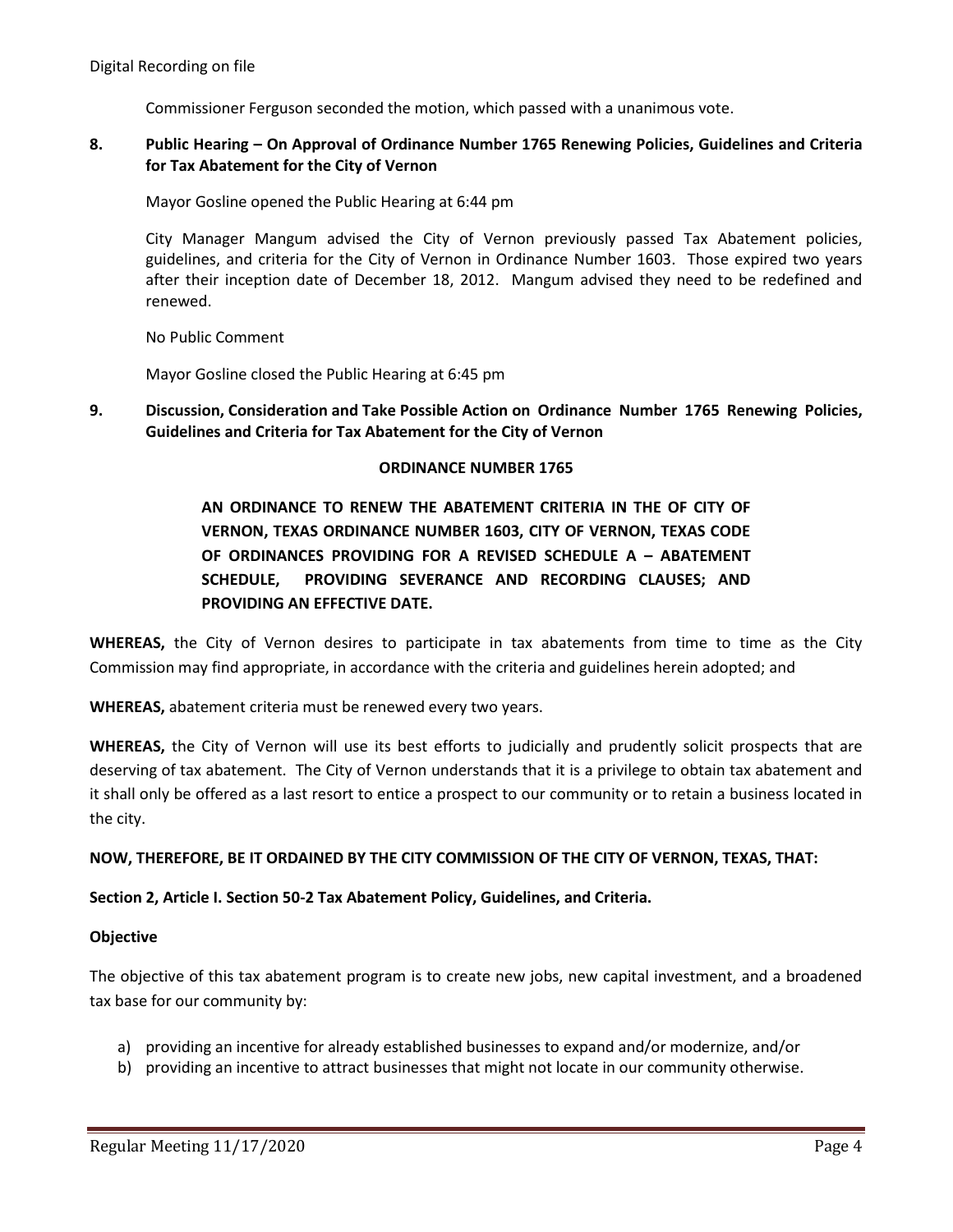The City of Vernon may make exceptions to these guidelines at any time in order to fulfill the original purpose or intent.

# **Candidate Qualifications**

- a) compliments existing businesses and/or increases the diversity of our community's economy
- b) creates new jobs or capital investment as outlined in the following abatement schedule
- c) **Abatement Schedule**
- d) The amount and term of abatement will depend on the number of additional full-time (or equivalent) jobs and/or the amount of capital investment according to the attached Schedule A.
- e) Only the increase in fair market value of real property directly resulting from the development, redevelopment and/or improvement specified in the abatement contract will be eligible for abatement. Tax abatement must benefit the party making the investment; by ownership or by contract.
- f) The construction period may not exceed one (1) year.
- g) The number of additional full-time (or equivalent) jobs specified in the abatement contract should be maintained for the entire term of the abatement and pay no less than federal minimum wages.

# **Abatement Committee**

Upon receipt of an application for tax abatement, the Mayor will create a tax abatement advisory committee consisting of the Mayor, City Manager and a representative from each of all other affected taxing jurisdictions.

- a) Tax abatements may be provided for both new facilities and structures and for the expansion or modernization of existing facilities and structures. Each project proposed for tax abatement shall be considered individually on its own merits, benefit to the public, and in context of any other economic incentives for the project or existing in the reinvestment zone.
- a) The developer, project owner, or other recipient of a tax abatement must annually certify in writing to the city commission of each participating taxing unit that the developer, owner or recipient is in compliance with each applicable term of the agreement.
- b) The taxable value of improvements to a site and the inventory, furniture, fixtures, and equipment will qualify for tax abatement. The taxable value and any reevaluation of the land prior to improvement will be subject to taxation at the applicable rates.
- c) A tax abatement agreement must ensure that the periods of abatement are directly proportional to the capital expenditures for improvements and/or the number of permanent fulltime jobs created.
- d) Expansion or modernization of existing facilities qualifies for tax abatement if the expansion meets the qualifications for capital expenditures and/or nets new jobs. The number of jobs created must be new jobs and not replacement of jobs, which were in the payroll within the year immediately prior to application for tax abatement. A tax abatement shall not be granted if the facility has been the subject of or included in a prior tax abatement agreement.
- e) If a new facility is constructed to replace an existing facility, and the existing facility is abandoned by the developer, only the difference in taxable value of the new facility over the existing facility will qualify for tax abatement.
- f) An agreement will be executed by the developer which incorporates the terms of this section and includes any other site and development specific terms, which might be found applicable at the time.